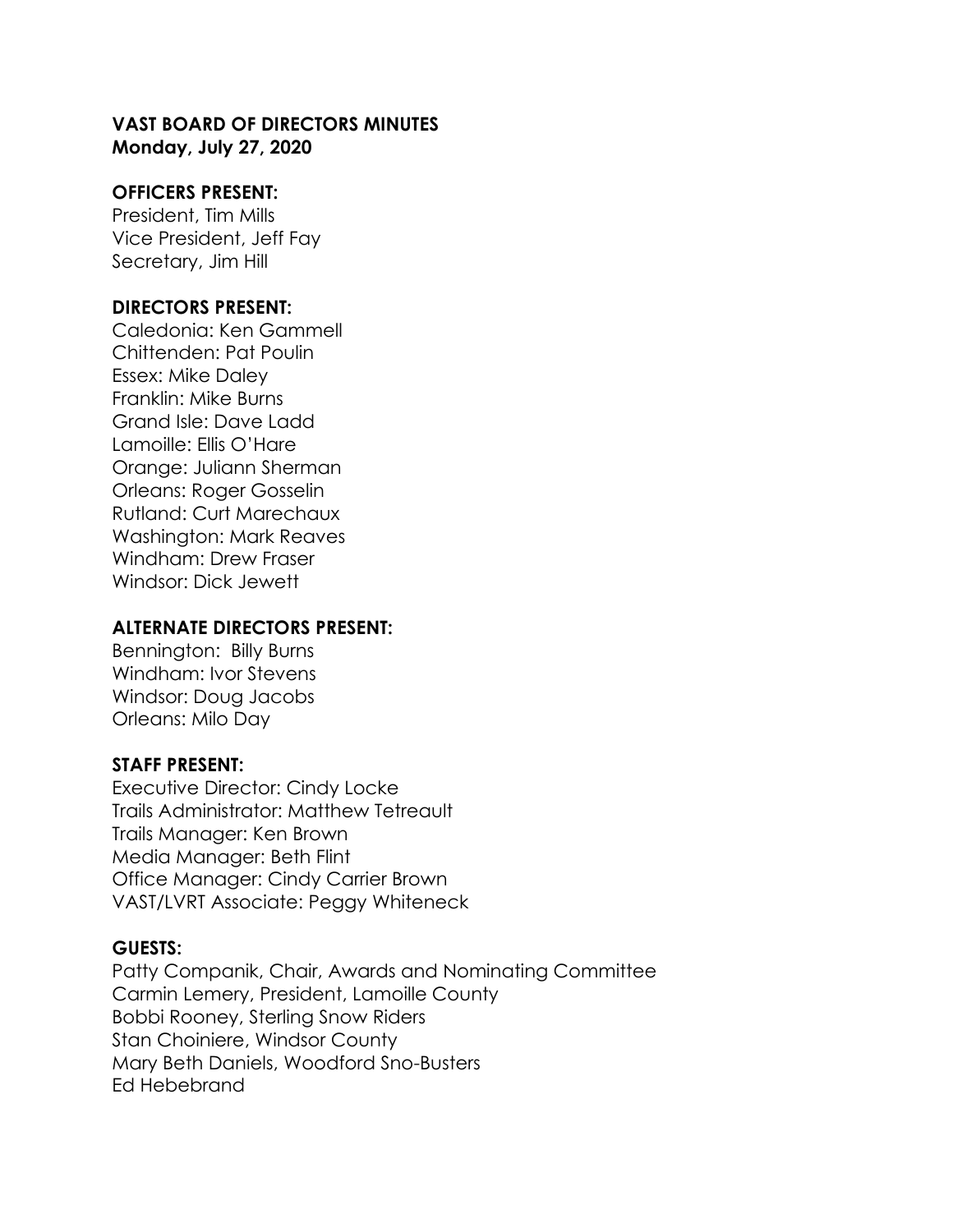President Tim Mills called the remote attendance Zoom meeting to order at 6:05 PM.

## **Approval of Agenda MOTION:**

Pat Poulin moved the agenda be accepted as circulated, Mike Daley seconding. *Motion carried.*

## **Secretary's Report**

## **MOTION**:

Pat Poulin moved and Dave Ladd seconded approval of the minutes of the June 22, 2002 Board minutes as circulated. *Motion carried.*

## **Treasurer's Report**

In Sonia Koehler's absence, Cindy Locke reviewed the FY 20-21 VAST Operating Budget as circulated in the Board packets.

## **MOTION**:

Dave Ladd moved and Mark Reaves seconded approval of the budget as submitted. *Motion carried.*

# **Tabled Items**

## **MOTION**:

Pat Poulin moved and Mark Reaves seconded the un-tabling of discussion on Caledonia County's outstanding TMAs. *Motion carried.*

Cindy Locke reported that a packet from this club was received in today's mail, including reconciled early bird TMAs. Still outstanding are 41 regular season and 17 3-day TMAs, totaling \$7,170. Sheila Fenoff-Willett will follow up with the club with a new invoice for the TMAs still outstanding.

## **MOTION:**

Mark Reaves moved and Mike Burns seconded that this item be re-tabled for further discussion at the next Board meeting. *Motion carried.*

## **Old Business**

## LVRT Status Update

Cindy Locke noted that the governor may do a ceremonial bill signing on the legislation to transition responsibility for constructing the trail over to the state, but he has understandably been busy with other matters during the Covid pandemic. Ken Brown reported that the state is keen to finish this project while federal match money is still available over the next two years, and the state already has bids out on the Swanton to Highgate section. Meanwhile, work is progressing on the Hardwick project.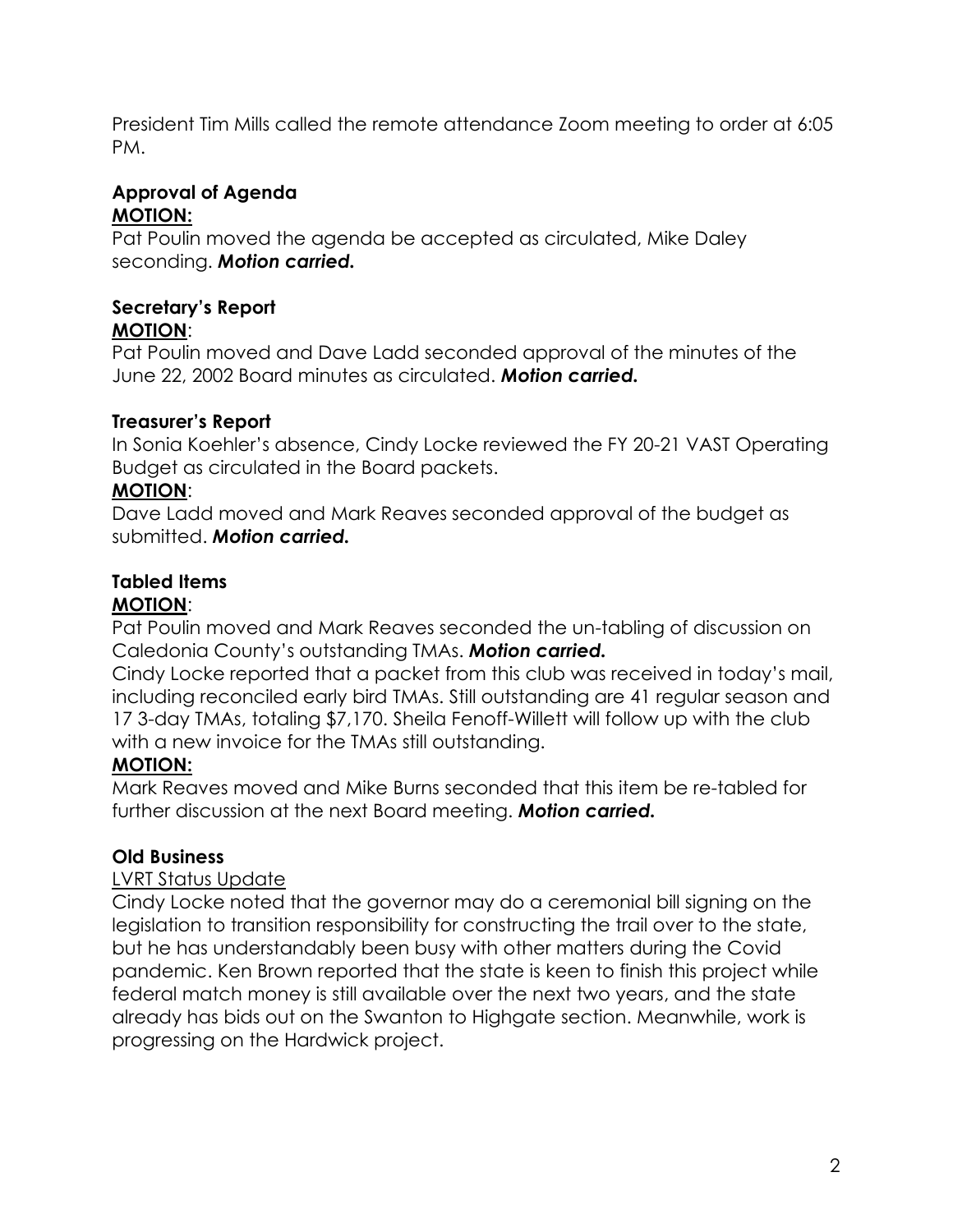#### Resource Committee

Cindy Locke reported that the committee is seriously committed to getting input from the counties. The committee's second meeting is scheduled, and it is still in the research and information gathering stage on groomer issues and other related trail management. It plans to schedule meetings with each of the counties about their concerns and challenges. Roger Gosselin said that, as an important logistical point, he would like to see the committee make its recommendation on grooming prior to the upcoming season, whatever else in their work they might defer until later, and there was a consensus among the Board that grooming recommendations prior to the season would be desirable. **ACTION TAKEN:**

Cindy Locke will send out a draft trails policy to the Board in their next month's BOD packet. A consensus vote was taken to put this on the agenda for the next Board meeting.

#### **New Business**

#### Change from Cash to Accrual for Accounting

Cindy explained that our accounting system needs to change from a cash to an accrual basis in response to recommendations from the auditor and since scholarship and LVRT investments are already on an accrual basis. This was an information item only and did not require Board action, but the BOD did not voice any concern and understood the need to change.

#### Changes to Bylaws

Jeff Fay reviewed the few small recommended changes to the Bylaws as circulated and to be voted on at the Annual Meeting. If any are needed, additional changes related to the shift to online TMAs can be handled in a revision of the Bylaws next year.

## **MOTION:**

Mark Reaves moved and Curt Marechaux seconded that the Board approve the recommended changes to the Bylaws to be voted on at the Annual Meeting. *Motion carried.*

#### **Moving to Online TMAs**

Directors reported meeting with their counties to get the sense of the members on this issue. Although the rest of the Board reported their members were (often surprisingly) receptive to the move, Ellis O'Hear noted that the Lamoille County clubs are opposed although they gave no specific reason for the opposition. Speculation is that differing levels of comfort with technology may have been a factor. Cindy Locke noted that she'll be doing educational sessions on the move to online TMAs with counties and retail vendors, which may increase member comfort level.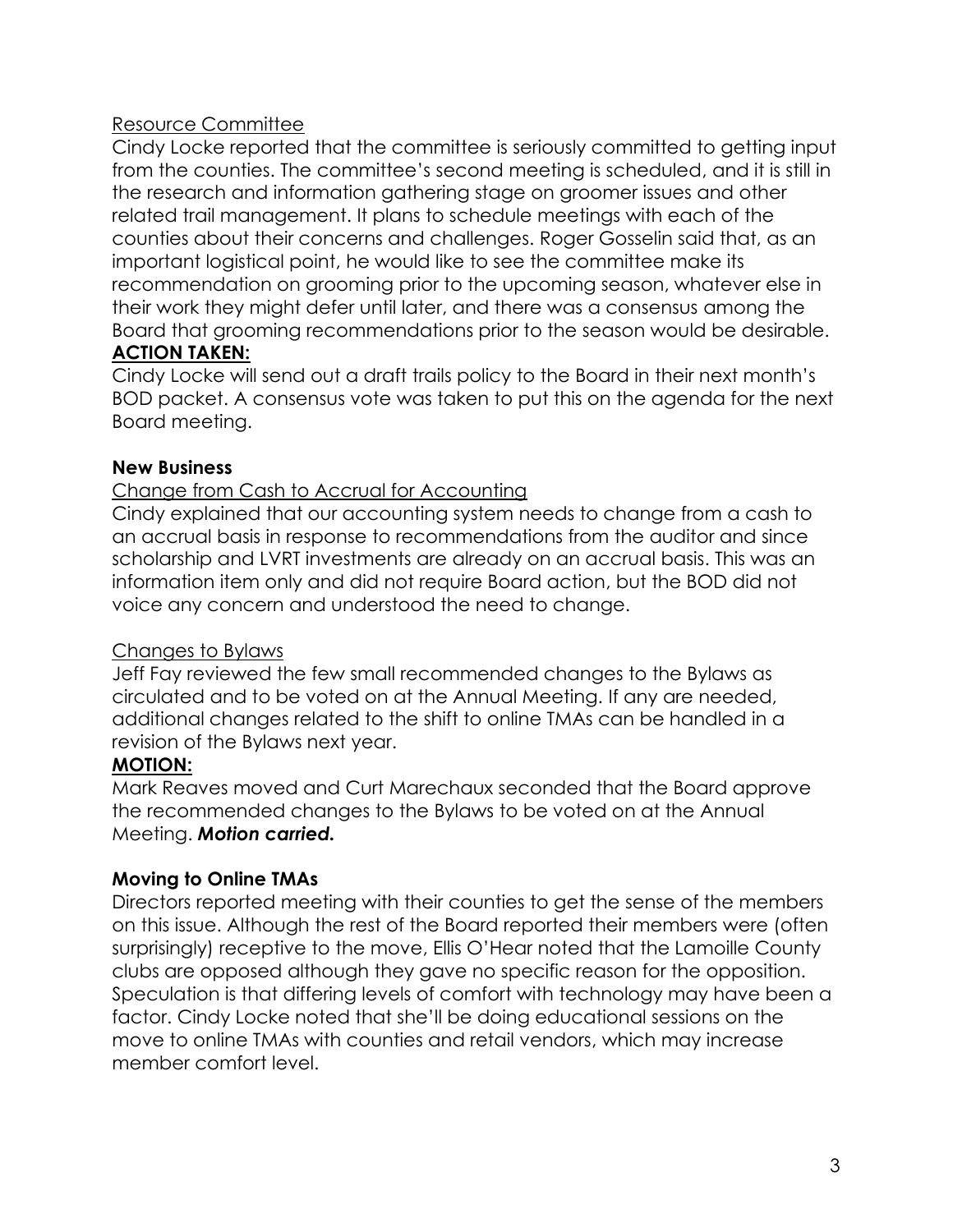## **MOTION:**

Roger Gosselin moved and Pat Poulin seconded that VAST move to an all-online system for TMAs. *Motion carried,* **with 12 yes and 1 no vote.**

Question was raised about whether or not the decision to move to a total online system should be brought to the Annual Meeting for a vote. There was no sense among Board members that this was appropriate, but a motion was advanced in order to document the Board's having dealt with the question. Cindy Locke noted that clubs had ample time to join informational zoom meetings over a 6 week period to learn about the new system and offer their opinions and guidance, and those that did attend voiced that they would prefer it to only be a board decision. They felt that others that may have not spent the time to join these meetings, should then trust their county director's vote based on opinions of those that did participate and feedback gathered from clubs prior to the board meeting.

## **MOTION:**

Mark Reaves moved and Roger Gosselin seconded that we bring the approval of all-online TMA registration to the Annual Meeting for a vote. *Motion defeated unanimously.*

The remaining issue outstanding for Board discussion was whether and how registrants choose the club under which to register a given TMA:

Option 1: The field for club field is populated automatically according to the last club under which the member registered, and the only way for a member to change that field is to make a separate sled registration, entering all the registration information again.

Option 2: The field has a question that asks purchasers if they want to use the club from last year to register but gives them the option to change the field. Option 3: The club field doesn't populate automatically but they can pick a club where they ride based on a map provided.

## **MOTION:**

Roger Gosselin moved and Dave Ladd seconded that the Board approve option 2. This raised objections from some Board members who felt that this eliminated Option 1 from consideration at all while some Board members said their members had expressed a preference for Option 1 although they could live with Option 2. After considerable discussion about the order of voting on the options, *motion and second were withdrawn.*

## **MOTION:**

Mark Reaves moved and at Poulin seconded that the Board approve Option 1 for club choice on TMA registrations. *Motion defeated, with 5 Yes and 8 No votes.*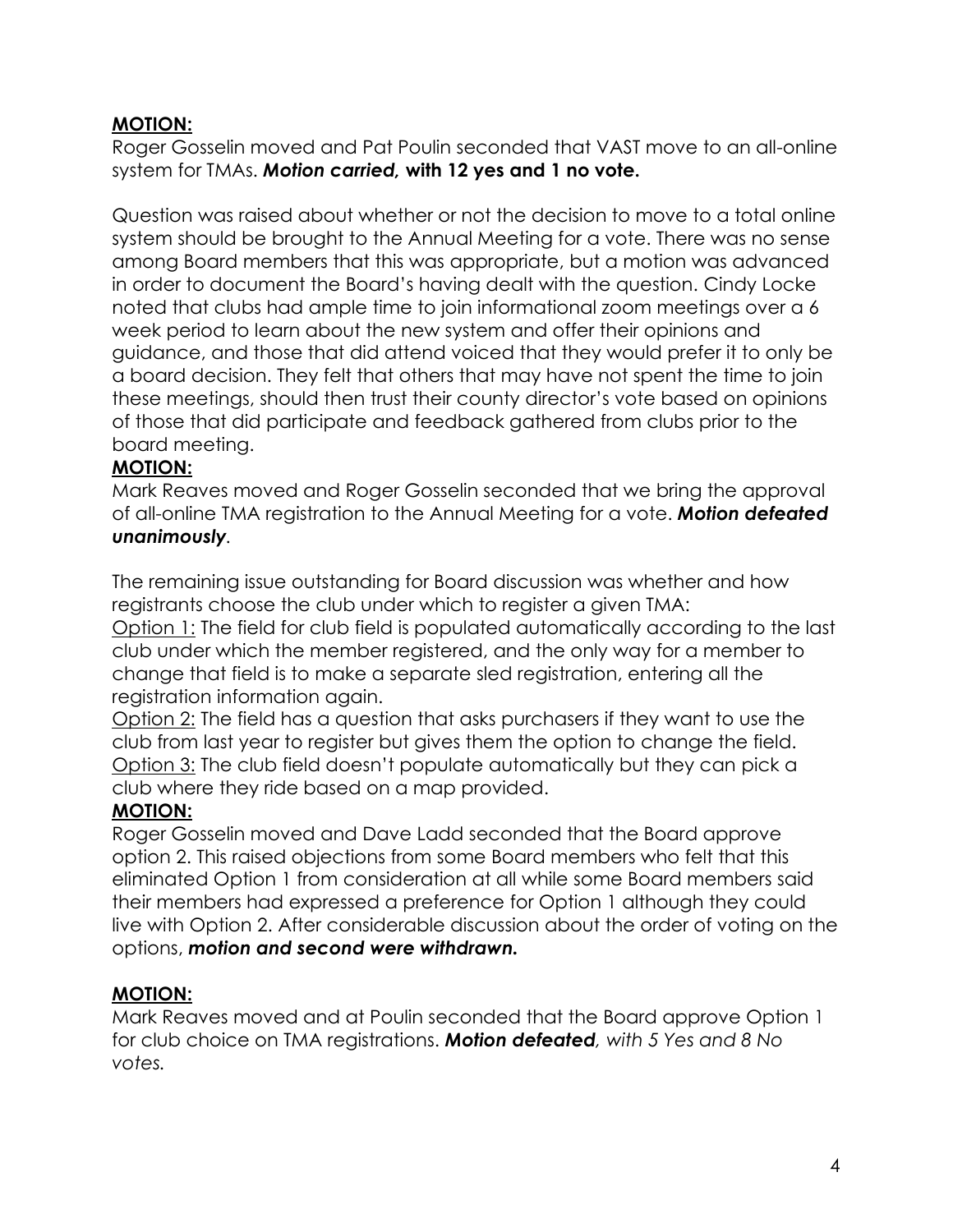#### **MOTION:**

Roger Gosselin moved and Mark Reaves seconded that the Board approve Option 2 for club choice on TMA registrations. *Motion passed unanimously.*

Consensus was that a vote on Option C would be superfluous.

**MOTION:** Pat Poulin moved and Mike Daley seconded that VAST institute a Rider Relief program for one year with a re-evaluation after that. *Motion failed on a vote of 5 yes and 8 no.*

## **Review of FY 2020-21 Budget**

Cindy Locke presented a proposed 2020-21VAST Operating Budget as circulated and which is based on the assumption of an all-online TMA system. She noted that the change in TMA registration will result in staffing reductions by attrition and consequent payroll decreases along with decreases in travel and staff expense accounts. There was question and discussion about the line item on GPS units, which it was explained relates to those groomer units still requiring installation, and on the absence of a line item for officers and directors liability insurance, which has been moved from the operating to the SSTP budget. Question was also raised about options to decrease credit card processing for online TMAs. The rate may be required by the contract with the database.

Cindy also noted the reserves section of the proposed budget, which can be discussed by the Board as needed. She said that by a vote of the membership at last year's annual meeting that the \$5 increase from TMAs last year must roll into trails-only reserves. The other \$400,000 will be held in to the reserve accounts.

## **MOTION:**

Pat Poulin moved and Mark Reaves seconded that the Board approve the 2020- 21 Budget and reserve recommendations as presented. *Motion carried unanimously.*

## **Staff Reports**

Cindy Locke expressed thanks to the Long Range Planning Committee and also to Jeff Fay for his assistance in developing the 2020-21 budget. Cindy will post the results of the survey on TMA club choice.

In response to a question, Matt Tetreault said \$10,000 in the SSTP expense report was spent on groomer repairs.

## **Committee and Other Meeting Reports**

Committees/meetings that either had reported earlier in this meeting or had nothing new to report are not included in this section of the minutes. Law Enforcement Committee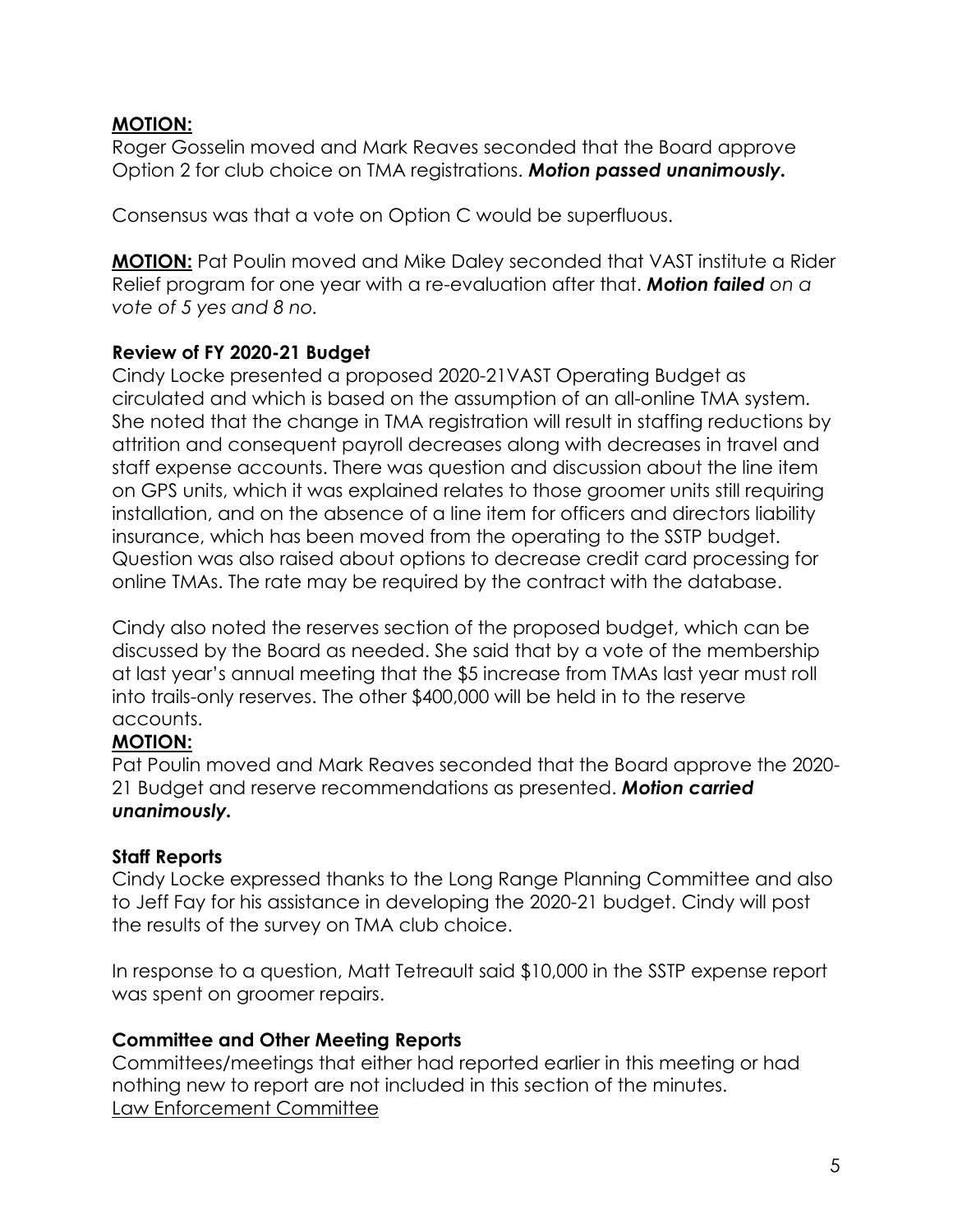A meeting is scheduled for next week.

## VT Snow Trails Conservancy

VSTC is currently finishing up the paperwork for a land donation on Corridor 15. Awards and Nominating Committee

Patty Companik reported on changes to the procedure for honoring awardees at the Annual Meeting in light of the Covid epidemic. Names of awardees will be announced, but writeups on each will be included in the *Vermont Snowmobiling* magazine rather than read out at Annual Meeting. Awards can be picked up at the meeting, and honorees will be asked to have photos of themselves taken with their awards for inclusion in the magazine.

## Annual Meeting

Cindy Locke reported that the meeting will be held outdoors on September 12 at Farr's Field in Waterbury, VT, with registration at 10am. A pre-meeting and award announcements and lunch to begin at 11:00 AM and the business portion of the Annual Meeting to begin around 12:30. The meeting will be under tent and with a FM frequency for those in their cars. All Vermont directives will be followed including that masks will be required and will be provided for those who need them, and hand sanitizers will also be given out. Portlets will be provided and hand sanitizing stations. Safe distancing will be factored into placement arrangements of chairs and cars.

#### Long Range Planning Committee

The Committee met to explore the option of captive insurance as a means of stabilizing insurance costs.

## Personnel

The Committee is wrapping up the performance review for the Executive Director. The Committee will meet with her and will also provide a written review.

## Governor's Snowmobile Council

The Council does not meet during the summer months and will resume again in September.

#### Any Other Matters to Come before the Board

Question was raised about whether there are any discount opportunities for Zoom users. There are no discounts for nonprofits, but Cindy offered to open up the VAST site to clubs and committees on request and to block those out on the Zoom calendar.